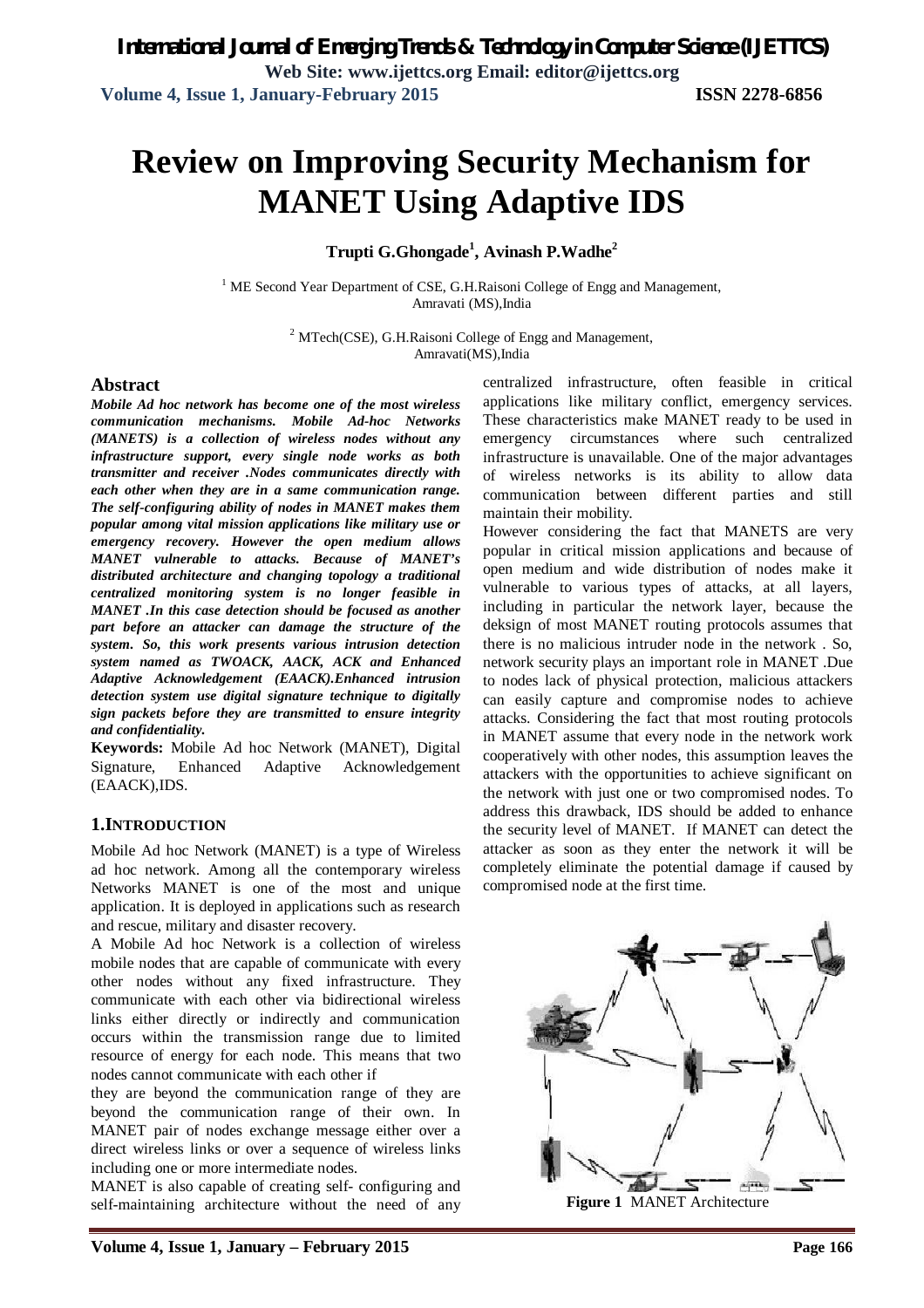**Volume 4, Issue 1, January-February 2015 ISSN 2278-6856**

# **2.LITERATURE SURVEY**

Intrusion detection system is defined as a technique to identify set of actions that attempt to compromise integrity, confidentiality and availability of source. The general function of IDS is to detect misbehavior in network. Providing security by detecting misbehaving nodes in network is an important research goal in MANET. The field is very important for research point of view. The review of work is as follows-

S. Marti, T. J. Giuli, K. Lai, and M. Baker [9] describes that most of the routing protocols in mobile ad hoc networks have limitations in transmission during communication. EacK2h node in MANET behaves cooperatively with each other to relay packets. This assumption gives opportunities to attackers to achieve significant impact on the network by inserting one or two non co-operating nodes or by compromising nodes. To address this issue IDS is added to enhanced security level of MANET. This paper introduced an intrusion detection system called watchdog system, consists of two parts namely watchdog and pathrater. Watchdog aims to improve the network throughput in the presence of malicious nodes.Pathrater helps to find that route that do not contain malicious node. Watchdog system contains a failure counter, which increased if he finds that its next node fail to forward a packets to the another node.

Y. Hu, A. Perrig, and D. Johnson [8] describes that an MNAET is a group of wireless mobile nodes, in which individual nodes cooperate by forwarding packets for each other to allow nodes to communicate beyond direct wireless transmission range. Prior research in ad hoc networking has generally studied the routing problem in a non-adversarial setting, assuming a trusted environment. These paper present attacks against routing in ad hoc networks, and present the design and performance evaluation of a new secure on-demand ad hoc network routing protocol, called Ariadne. Ariadne prevents attackers or compromised nodes from tampering with uncompromised routes consisting of uncompromised nodes, and also prevents many types of Denial-of-Service attacks. In addition, Ariadne is efficient, using only highly efficient symmetric cryptographic primitives.

N. Nasser and Y. Chen [6] introduced a new intrusion detection system called ExWatchdog system to overcome the weakness of watchdog system. ExWatchdog is an improvement of traditional Watchdog system and its function is also of detecting intrusion from malicious nodes and reports that information to the response system, Routeguard. It aims to identify nodes that falsely report other nodes s misbehaving nodes. ExWatchdog system contains two parts: Watchdog and routeguard. Either in watchdog or routeguard, each node updates rating of nodes as it knows according to the information provided by any node in the network. A malicious node could partition the network by claiming that some nodes following it in the path are misbehaving nodes. ExWatchdog detection system is proposed to solve this problem.

K.Liu, J. Deng, P. K. Varshney, and K. Balakrishnan [5] outline a 2ACK scheme that serves as an add-on technique for routing schemes to detect routing misbehavior and to mitigate their adverse effect. It is used to detect some selfish nodes will participate in the route discovery and maintenance processes but refuse to forward data packets. 2ACK scheme send two hop acknowledgment packets in the opposite direction of the routing path. It is a network-layer technique to detect misbehaving links rather than nodes and to mitigate their effects. The 2ACK scheme detects misbehavior through the use of a new type of acknowledgment packet, termed 2ACK. A 2ACK packet is assigned a fixed route of two hops (three nodes) in the opposite direction of the data traffic route. 2ACK transmission takes place for every set of triplets along the route. Therefore, only the first router from the source will not serve as a 2ACK packet sender. The last router just before the destination and the destination will not serve as 2ACK receivers. To reduce additional routing overhead only a fraction of the received data packets are acknowledged in the 2ACK scheme. TWOACK detects misbehaving links by acknowledging every data packet transmitted over every three consecutive nodes along the path from the source to the destination. Upon retrieval of a packet, each node along the route is required to send back an acknowledgment packet to the node that is two hops away from it down the route. Source send data packet to receiver. Receiver generates the 2ACK packet back to sender. Retrieval of 2ACK packet within a predefined time period indicates successful transmission otherwise both destination and intermediate nodes are reported as malicious.

N. Kang, E. Shakshuki, and T. Sheltami [4] describes that an ad hoc networks employ a decentralized unstructured networking model that relies on node cooperation for key network functionalities such as routing and medium access. This paper develop a model based on the Sequential Probability Ratio Test to characterize how nodes can differentiate between routes that include misbehaving nodes and routes that do not. An advantage of the model is that the number of observations required to evaluate a route need not be determined in advance, which suits well the dynamic nature of ad hoc networks. It then outline a centralized and a localized approach to detect misbehaving nodes on infected routes identified by the model. This evaluation shows that the localized approach is not only the better architectural choice for ad hoc networks but also results in a more accurate exposure of misbehaving nodes while incurring low false positives and low false negatives.

N.Kang, E. Shakshuki, and T. Sheltami [3] describes that MANET suffers from the threat that it fails to detect misbehaving node when the attackers are smart enough to forge the acknowledgement packets transmitted during communication. This paper introduces an intrusion detection scheme with digital signature algorithm to provide secure transmission against false misbehavior report and partial dropping. This intrusion detection system assumes that communication link between nodes in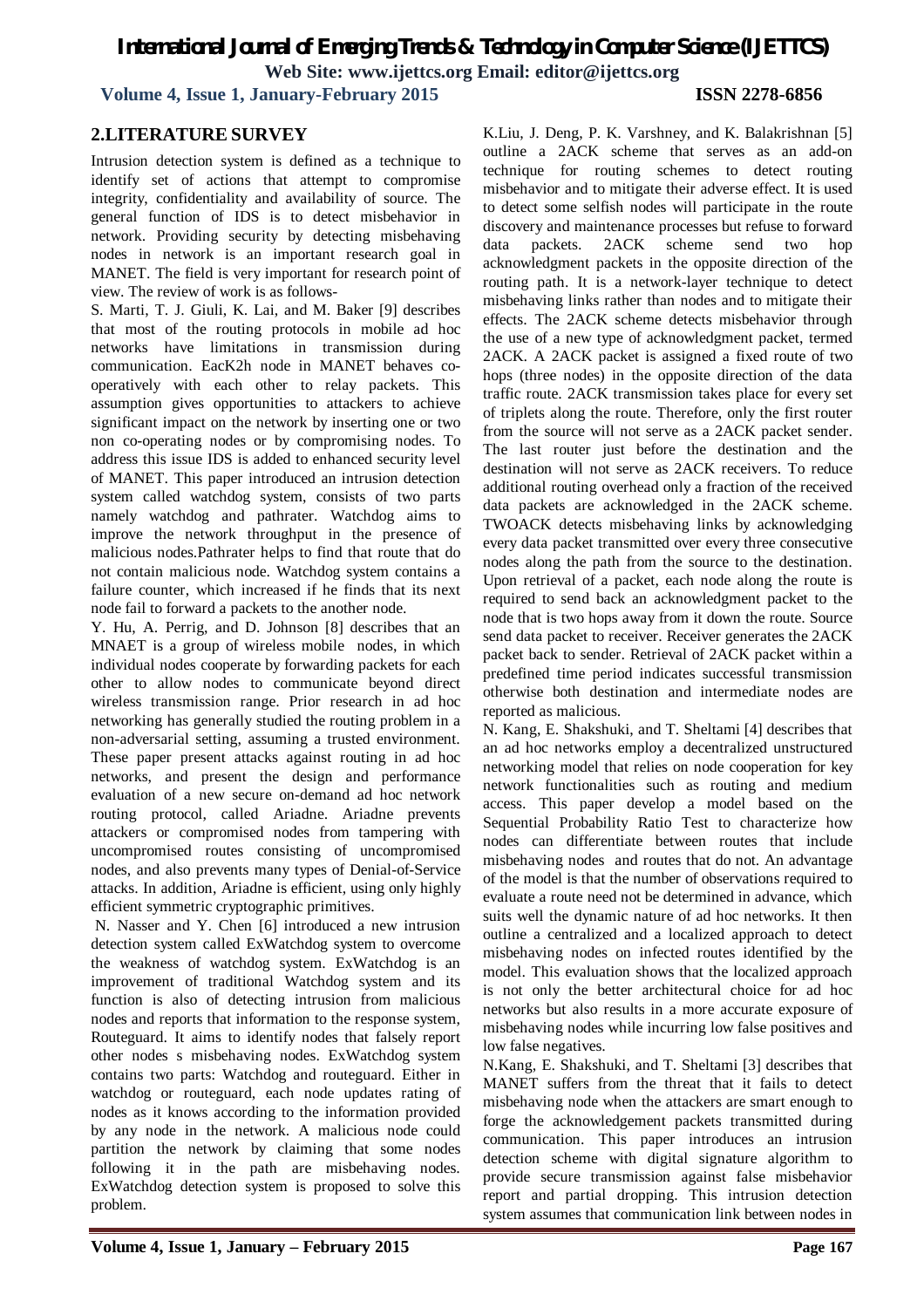## **Volume 4, Issue 1, January-February 2015 ISSN 2278-6856**

the network is bidirectional. Misbehaving nodes also lies in the network, behaving selfishly to preserve their own battery. It assumes misbehaving nodes are intermediate nodes, they are neither the source node nor the destination node. In routing stage they cooperate with other nodes but they drop the packets instead of forwarding to next node. After dropping the packets the misbehaving node generate a forge acknowledgement and sent it to source node in order to conceive the source node. When the source node sends out the data packet it registers the packet ID and sent time. After receiving packet, destination node needs to send acknowledgement packet back to the source node. Successful reception of acknowledgement packet at source node within a predefined time means transmission is completed and confirmed. Otherwise it will switch to the secure acknowledge mode. In this scheme, for every three consecutive nodes along the transmission route, the third node is required to send back an S-ACK packet back to the first node to confirm receiving the packet. In this system the third node is required to sign this S-ACK packet with its own digital signature. The intention of doing this is to prevent the second node from forging the S-ACK packet without forward the packet to the third node. When the first node receives this S-ACK packet, it verifies the third nodes digital signature with the predistributed public key. On the other hand, if no S-ACK packet is received within a predefined time period; the first node will report both second node and the third node as malicious. When the source node receives the malicious report, instead of trusting the report immediately and marks the nodes as malicious, it requires the source node to switch to MRA mode to confirm. The source node switches to MRA mode by sending out an MRA packet to the destination node via a different route. If such route does not exist in the cache, the source will find a new route. For extreme conditions when there are no alternative routes from source node to the destination node, this detection system, by default, accepts the misbehaving report.

In this paper R. Akbani, T. Korkmaz, and G. V. S. Raju [2] discuss security issues and their current solutions in the mobile ad hoc network. Owing to the vulnerable nature of the mobile ad hoc network, there are numerous security threats that disturb the development of it. This paper first analyzes the main vulnerabilities in the mobile ad hoc networks, which have made it much easier to suffer from attacks than the traditional wired network. Then it discusses the security criteria of the mobile ad hoc network and presents the main attack types that exist in it.

### **3. INTRUSION DETECTION SYSTEM FOR MANET**

The basic conditions for intrusion detection are that there are intrinsic and notable characteristics of normal behavior that can be collected and analyzed and that it is possible to use those characteristics and behaviors to distinguish normal from abnormal behavior. Intrusion detection system has ability to detect an attack as soon as

it starts its inappropriate activities in the network. So it would be possible to stop those activities before they cause any damage to the exchanged data between networks. Most traditional intrusion detection systems Watchdog mechanism was proposed by Marti et al. [10] along with Pathrater mechanism. First one is the intrusion detection system which is watchdog that identifies misbehaving nodes in MANET, aiming to improve network throughput with the presence of selfish or malicious nodes and other one is the response of intrusion detection system which is pathrater that helps the routing protocol to avoid these nodes. However, Watchdog mechanism's ability to detect malicious behavior is failed when one of the six situations occurs:1) ambiguous collision 2) receiver collision 3) limited transmission power 4) false misbehavior 5) collusion 6) partial dropping.

To solve these issues, many researchers proposed improved IDSs: TWOACK [5] is one of the most important contributions in intrusion detection mechanism.



The idea is to let every three consecutive node to verify whether the sent packet has been received by the node that is two hops away from it. This is achieved by using acknowledgement packet called TWOACK. TWOACK scheme can be added into source routing protocols like DSR. TWOACK enhances watchdog by solving the problem of detecting misbehaving nodes in the presence of collisions and limited transmission power, but it is still vulnerable to false misbehavior attack. AACK [10] is another very important IDS specially designed for MANETs. It is a network layer acknowledgement-based scheme that can be considered as a combination of TWOACK and end-to-end acknowledgement scheme. By the introduction of adaptive scheme, AACK greatly reduce the network overhead when no misbehavior is detected as compared to TWOACK.

# **4. ENHANCED INTRUSION DETECTION SYSTEM FOR MANET**

Enhanced intrusion detection system (EAACK) can be mainly divided into three parts ACK, S-ACK and MRA .The source node first searches for its local memory to see if there are any existing routes leading to the destination node [3]. If yes, data packets are sent via one of these routes. If not, it uses DSR to find a new routing path. These data packets contain a two bit header that indicates the type of packet. In this, general data packet has a header of "00", ACK packet is "01", S-ACK as "10" and MRA packet as "11".

When the source node sent out data packet, it registers the ID and sent time of packet. On the destination node, upon receiving a data packet, destination required sending back an ACK acknowledgement packet along the same route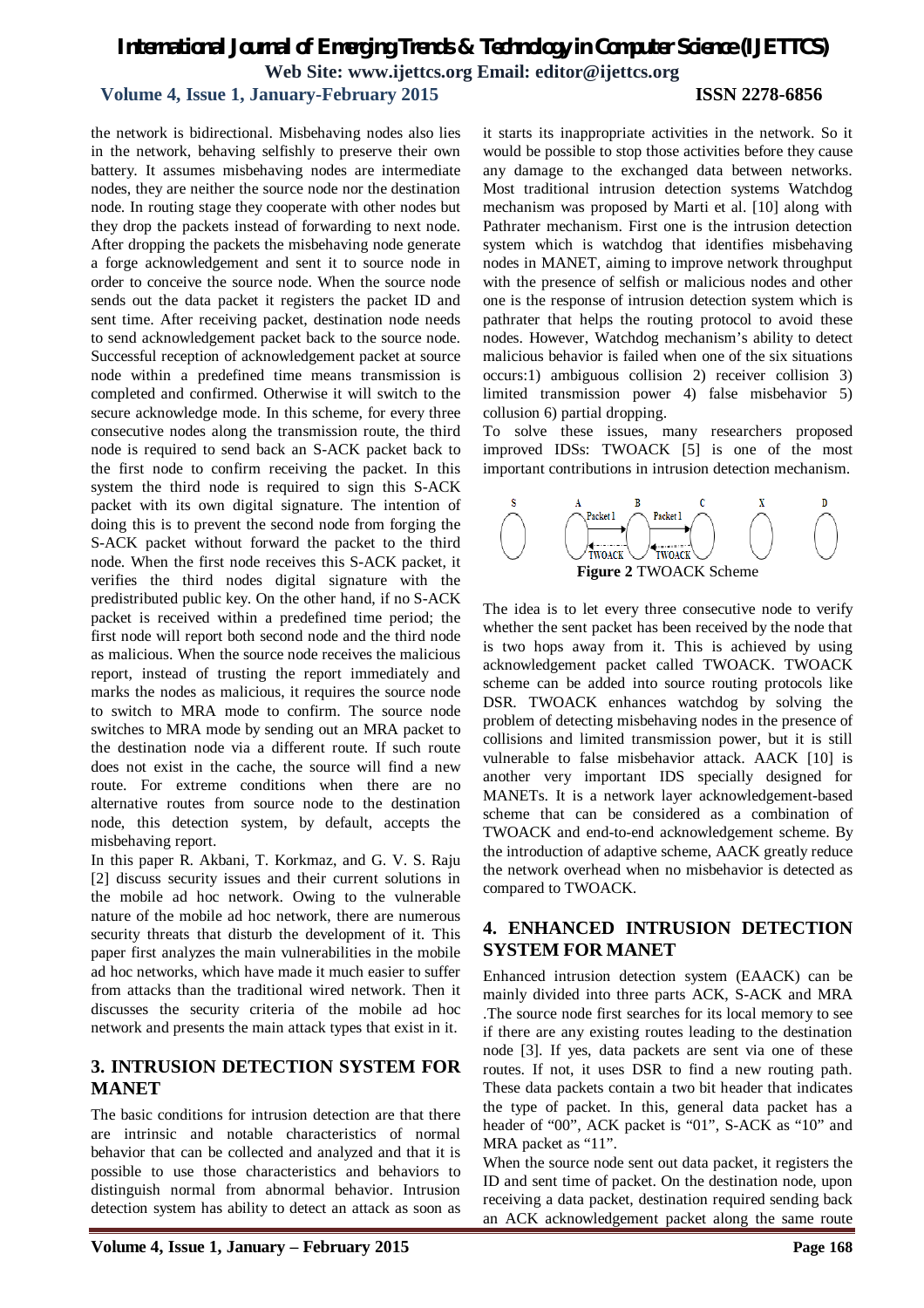# **Volume 4, Issue 1, January-February 2015 ISSN 2278-6856**

but in a reverse order, which contains the ID of packet. If the source node successfully received this ACK packet within a predefined time, then transmission from source node to destination node is successful and confirmed. However, after a certain time out, if the source node does not receive the desired packet from the destination node, it will switches to S-ACK mode by sending out an S-ACK packet to the destination node along the same route.



The S-ACK mode is an improved version of TWOACK [5] scheme. For every three consecutive nodes along the same transmission route, the third node is required to send back an S-ACK packet back to the first node to confirm receiving the packet. The third node is required to digitally sign this S-ACK packet with its own digital signature. The purpose of doing this is to avoid the second node from forging the S-ACK packet without forwarding the packet to the third node. When the first node receives this S-ACK packet, it verifies the third nodes signature with the pre-distributed public key. On the other hand, if no S-ACK packet is received within a predefined time period, the first node will report both second and the third node as malicious node [1]. Unlike TWOACK scheme, when the source node receives the malicious report, instead of trusting the report immediately and marks the nodes as malicious, enhanced intrusion detection system requires the source node to switch to MRA mode to confirm misbehavior report.



The source node switches to MRA mode by sending out an MRA packet to the destination node via a different route. If no such route exists in the cache, the source node initiates a new DSR route request to find a new route. The MRA packet contains the data packet ID. When destination node receives the MRA packet, it searches through its local knowledge base to find out whether the requested packet ID exists. If yes, then the data packet has been received and whoever sent the report is the misbehaving node. Otherwise, the misbehavior report is accepted and confirmed. For extreme conditions when there are no optional routes from source node to the destination node, enhanced intrusion detection system by default, accepts and confirms the misbehaving report.

#### **5. SECURITY ANALYSIS**

EAACK scheme in [1] is proposed to solve four of the six weaknesses of Watchdog mechanism, namely: ambiguous collisions, receiver collisions, limited transmission power and false misbehavior.

#### **5.1 Ambiguous Collision**

For ambiguous collisions, Node A may fail to overhear the transmission of node B, due to collisions from Packet 2 .A packet collision can occur at A, while it is listening for node B to forward on a packet to node C.



#### **5.2 Receiver Collision**

For receiver collisions, node A overhears that node B successfully forwarded Packet 1 to node C, but failed to detect that node C did not receive Packet 1 due to a collision with Packet 2.



#### **5.3 Limited Transmission Power**

For limited transmission power, Node B is strong enough to be overheard by node C, but not strong enough to be received by node C because limited transmission power.



**Figure 7** Limited Transmission Power **5.4 False Misbehavior Report**

In false misbehavior report, node B successfully forward Packet 1 to node C, and node A also overhears that, node B forward that packet to node C , but still reports node B as misbehaving node. Due to the open medium of MANETs, attackers can easily capture one node and get this misbehaving report attack.<br>  $\sim 0$